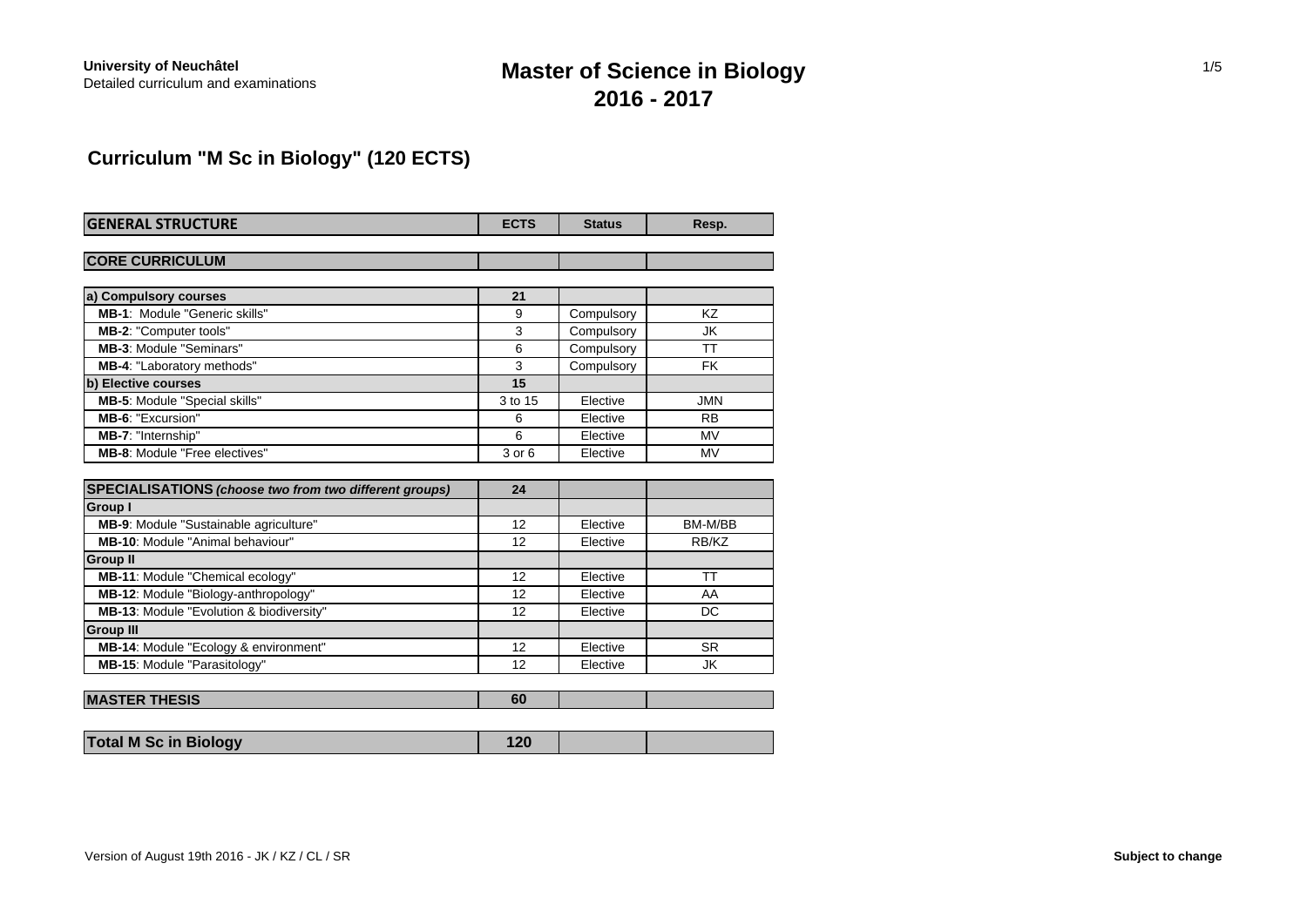# **Master of Science in Biology 2016 - 2017**

# **CORE CURRICULUM**

## **a) Compulsory courses (21 ECTS)**

| <b>Modules/courses</b>                  | <b>Hours per</b><br>week | <b>Semester</b> | <b>ECTS</b> per<br>module/course | Teacher(s)                                          | <b>Evaluation mode</b> |
|-----------------------------------------|--------------------------|-----------------|----------------------------------|-----------------------------------------------------|------------------------|
| MB-1 Module "Generic skills"            |                          |                 | 9 ECTS                           |                                                     |                        |
| <b>Statistics</b>                       | $3^{1}$                  | A               | 3                                | Prof. M. Voordouw                                   | CA (graded)            |
| Scientific writing                      | $3^{1}$                  | Α               | 3                                | Prof. K. Zuberbühler                                | CA (graded)            |
| Seminars by externals                   | 2                        | A/S             | 3                                | Prof. T. Turlings                                   | CA (pass)              |
|                                         |                          |                 |                                  |                                                     |                        |
| MB-2 "Computer tools" (choose one*)     |                          |                 | 3 ECTS                           |                                                     |                        |
| <b>Bioinformatics tools</b>             | $3^{1}$                  | A               | 3                                | PD Dr N. Ivanov                                     | CA (graded)            |
| Models and parameter estimation         | $3^{1}$                  | A               | 3                                | Prof. J. Koella                                     | CA (graded)            |
|                                         |                          |                 |                                  |                                                     |                        |
| MB-3 Module "Seminars" (choose two*)    |                          |                 | 6 ECTS                           |                                                     |                        |
| Seminar Ecology and biochemistry        | $3^{1}$                  | Α               | 3                                | Prof. J.-M. Neuhaus et al. (FK, TT, BMM, ED)        | CA (graded)            |
| Seminar Ecology and evolution           | $3^{1}$                  | A               | 3                                | Prof. R. Bshary et al. (JK, MV, KZ, BB)             | CA (graded)            |
| Seminar Ecology and biodiversity        | $3^{1}$                  | A               | 3                                | Prof. P. Junier et al. (SR, EM)                     | CA (graded)            |
|                                         |                          |                 |                                  |                                                     |                        |
| MB-4 "Laboratory methods" (choose one*) |                          |                 | 3 ECTS                           |                                                     |                        |
| Molecular methods                       | 7 half days              | Α               | 3                                | Profs F. Kessler, J-M. Neuhaus and Dr E.<br>Demarsy | CA (graded)            |
| Natural substances analyses             | 7 half days              | A               | 3                                | Profs T. Turlings and S. von Reuss                  | CA (graded)            |

## **b) Elective courses (15 ECTS)**

| MB-5 Module "Special skills"                         |                     | 3-15 ECTS   |                                               |             |
|------------------------------------------------------|---------------------|-------------|-----------------------------------------------|-------------|
| Ethics & biosecurity                                 | 7 half days         |             | <b>IProfs J.-M. Neuhaus and B. Mauch-Mani</b> | CA (graded) |
| Spatial modelling of natural systems - 1             | 7 half days         |             | <b>IDr M. Bouzelboudien</b>                   | CA (graded) |
| Spatial modelling of natural systems - 2             |                     |             | <b>IDr M. Bouzelboudien</b>                   | CA (graded) |
| Microscopy                                           | 7 half days         |             | Dr M. Dadras                                  | CA (graded) |
| Non-validated courses of modules MB-2; MB-3 and MB-4 | <sup>2''</sup> each | 3 or 6 or 9 |                                               | CA (graded) |

| MB-6 "Excursion" (choose one) |         | 6 ECTS |                          |             |
|-------------------------------|---------|--------|--------------------------|-------------|
| <b>EXC Alpine ecology</b>     | 7 days* |        | <b>IPD R. Beramüller</b> | CA (graded) |
| <b>EXC Tropical ecology</b>   | " davs* |        | MER B. Benrev            | CA (graded) |
| <b>EXC Marine biology</b>     | 7 days* |        | <b>IProf. R. Bsharv</b>  | CA (graded) |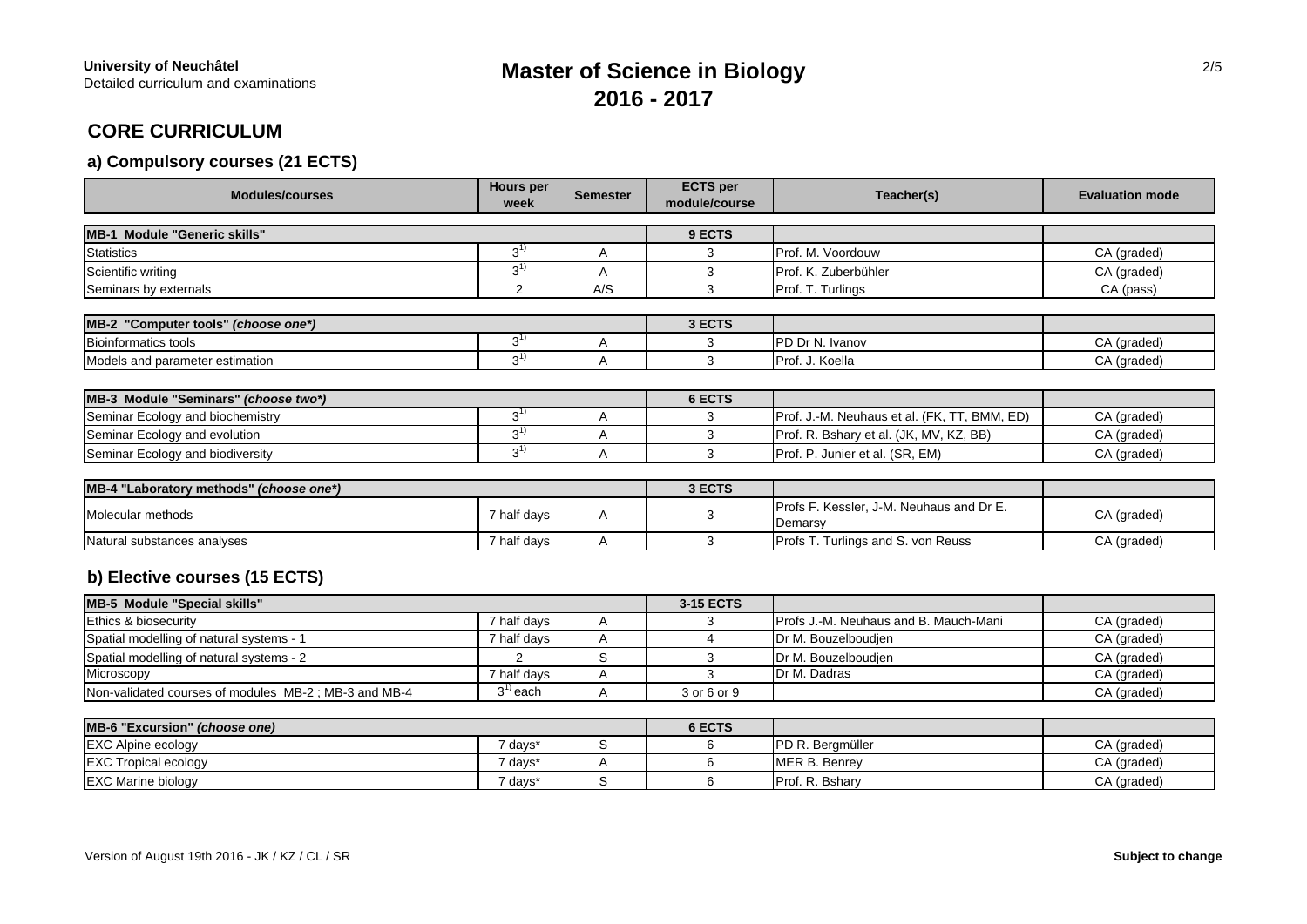**University of Neuchâtel<br>Detailed curriculum and examinations** 

# **Master of Science in Biology 2016 - 2017**

| <b>Modules/courses</b>                                                  | Hours per<br>week | <b>Semester</b> | <b>ECTS</b> per<br>module/course | Teacher(s)        | <b>Evaluation mode</b> |
|-------------------------------------------------------------------------|-------------------|-----------------|----------------------------------|-------------------|------------------------|
|                                                                         |                   |                 |                                  |                   |                        |
| $MB-7$<br>"Internship"                                                  |                   |                 | 6 ECTS                           |                   |                        |
| The internship has to be approved by the Master coordinator             |                   | A/S             |                                  | Prof. M. Voordouw | CA (graded)            |
|                                                                         |                   |                 |                                  |                   |                        |
| MB-8 Module "Free electives"                                            |                   |                 | 3 or 6 ECTS                      |                   |                        |
| The courses have to be approved by the Master coordinator <sup>2)</sup> |                   |                 |                                  |                   |                        |

## **SPECIALISATION (24 ECTS)**

*(choose two from two different groups)*

| <b>Modules/courses</b>                         | Hours per<br>week | <b>Semester</b> | <b>ECTS</b> per<br>module/course | Teacher(s)                       | <b>Evaluation mode</b> |
|------------------------------------------------|-------------------|-----------------|----------------------------------|----------------------------------|------------------------|
| <b>Group I</b>                                 |                   |                 | <b>12 ECTS</b>                   |                                  |                        |
| MB- 9 Module "Sustainable agriculture"         |                   |                 | <b>12 ECTS</b>                   |                                  |                        |
| Integrated pest management (course + workshop) | 3'                | S               |                                  | Prof. T. Turlings et al.         |                        |
| Plant domestication and insect interactions    | $3^{11}$          | S               |                                  | MER B. Benrey                    |                        |
| Soil and water management                      | $3^{1}$           | S               |                                  | Profs D. Hunkeler and P. Brunner | Written, 2 hours       |
| Plant pathology                                | $3^{11}$          | S               |                                  | Prof. B. Mauch-Mani              |                        |
| <b>MB-10 Module "Animal behaviour"</b>         |                   |                 | <b>12 ECTS</b>                   |                                  |                        |
| An integrative approach to animal behaviour    | $3^{1}$           | S               |                                  | Prof. R. Bshary et al.           |                        |
| Behavioural ecology                            | $3^{1}$           | S               |                                  | Prof. R. Bshary                  |                        |
| Eco-physiology                                 | $3^{1}$           | S               |                                  | Prof. F. Helfenstein             | CA (graded)            |
| Comparative cognition                          | $3^{1}$           | S               |                                  | Prof. K. Zuberbühler             |                        |

| <b>Group II</b>                                   |             | <b>12 ECTS</b> |                                           |                  |
|---------------------------------------------------|-------------|----------------|-------------------------------------------|------------------|
| MB-11 Module "Chemical ecology"                   |             | <b>12 ECTS</b> |                                           |                  |
| The basics of chemical ecology $+$ labs           | 7 half davs |                | Prof. T. Turlings et al.                  | Written, 2 hours |
| Biosynthesis and function of secondary compounds  | 7 half days |                | <b>Profs F. Kessler and J.-M. Neuhaus</b> |                  |
| Recent advances in chemical ecology               | 7 half davs |                | Prof. T. Turlings                         | CA (graded)      |
| Molecular genetics of secondary metabolism + labs | 7 half davs |                | Dr E. Demarsy and Prof. J.-M. Neuhaus     | CA (graded)      |
| Natural products chemistry + labs                 | 7 half davs |                | <b>Prof. S. von Reuss</b>                 | CA (graded)      |

3/5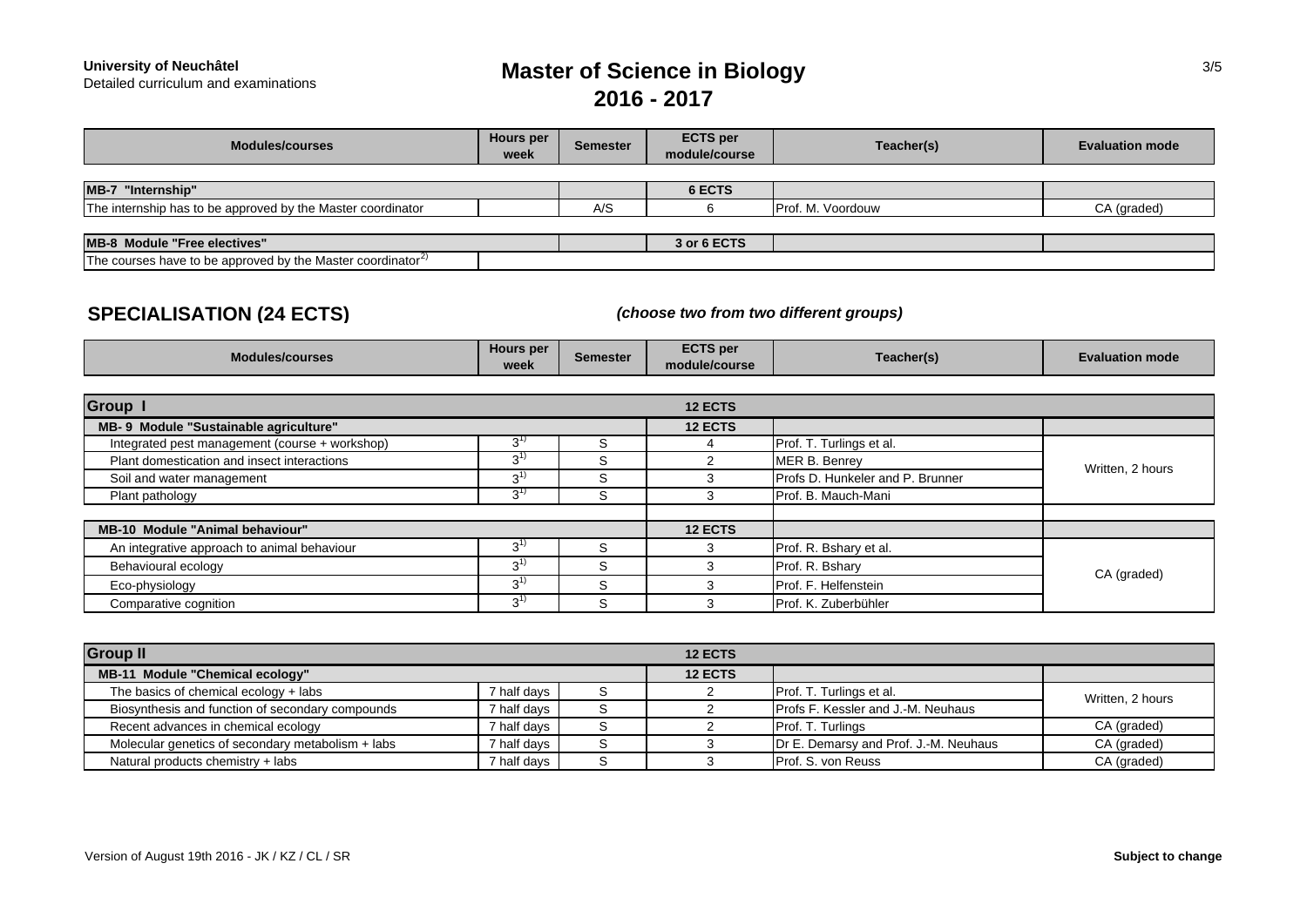**University of Neuchâtel**<br>Detailed curriculum and examinations

# **Master of Science in Biology 2016 - 2017**

| <b>Modules/courses</b>                                                                                                                  | <b>Hours</b> per<br>week | <b>Semester</b> | <b>ECTS</b> per<br>module/course | Teacher(s)                     | <b>Evaluation mode</b> |
|-----------------------------------------------------------------------------------------------------------------------------------------|--------------------------|-----------------|----------------------------------|--------------------------------|------------------------|
|                                                                                                                                         |                          |                 |                                  |                                |                        |
| MB-12 Module "Biology-anthropology"                                                                                                     |                          |                 | <b>12 ECTS</b>                   |                                |                        |
| Environmental problems interdisciplinary perspective: directed<br>readings <sup>3)</sup>                                                | $\overline{2}$           | S               | 4                                | MER A. Aebi and Prof. E. Hertz | CA (graded)            |
| Anthropologie thématique - Environment and agri-food systems                                                                            | 2                        | S               | 4                                | Prof. J. Forney                | CA (graded)            |
| Anthropologie thématique - Séminaire de socio-anthropologie du<br>développement (course only in French)                                 | 2                        | S               | 4                                | Prof. M. Fresia                | CA (graded)            |
| Anthropologie thématique - Sociologie de l'engagement dans les<br>associations de défense de l'environnement (course only in<br>French) | 2                        | A               | 4                                | Dr C. Dubuis                   | CA (graded)            |
| Ethnobotany                                                                                                                             | $\overline{2}$           | $\mathbb S$     | $\overline{4}$                   | Dr J. Kissling                 | CA (graded)            |
|                                                                                                                                         |                          |                 |                                  |                                |                        |
| MB-13 Module "Evolution & biodiversity"                                                                                                 |                          |                 | <b>12 ECTS</b>                   |                                |                        |
| Landscape genetics                                                                                                                      | $2^{1}$                  | $\mathbb S$     | 2                                | PD Dr C. Parisod               | CA (graded)            |
| Plant population genetics and conservation                                                                                              | $2^{1}$                  | S               | $\overline{2}$                   | PD Dr F. Felber                | CA (graded)            |
| Conservation biology                                                                                                                    | $2^{1}$                  | $\mathbb S$     | $\overline{c}$                   | Dr C. Praz                     | CA (graded)            |
| Evolutionary ecology                                                                                                                    | $3^{1}$                  | $\mathbb S$     | 3                                | Prof. D. Croll                 | CA (graded)            |
| Biodiversity                                                                                                                            | $3^{1}$                  | S               | 3                                | Dr E. Lara and Dr C. Praz      | CA (graded)            |
|                                                                                                                                         |                          |                 |                                  |                                |                        |
| <b>Group III</b>                                                                                                                        |                          |                 | 12 ECTS                          |                                |                        |
| MB-14 Module "Ecology & Environment"                                                                                                    |                          |                 | <b>12 ECTS</b>                   |                                |                        |
| From genes to ecosystems                                                                                                                | $3^{1}$                  | S               | 3                                | Prof. S. Rasmann               | CA (graded)            |
| Microbial ecology                                                                                                                       | $3^{1}$                  | $\mathbb S$     | 3                                | Prof. P Junier                 | CA (graded)            |
| Environmental mycology                                                                                                                  | $2^{1}$                  | S               | 2                                | Dr S. Binschedler              | CA (graded)            |
| Biologie du sol (course only in French)                                                                                                 | $2^{1}$                  | $\mathbb S$     | 2                                | Prof. E. Mitchell              | CA (graded)            |
| Paléoécologie (course only in French)                                                                                                   | $2^{1}$                  | S               | 2                                | Prof. E. Mitchell              | CA (graded)            |
|                                                                                                                                         |                          |                 |                                  |                                |                        |
| <b>MB-15 Module "Parasitology"</b>                                                                                                      |                          |                 | <b>12 ECTS</b>                   |                                |                        |
| Parasitoid-host interactions                                                                                                            | $3^{1}$                  | $\mathbb S$     | 3                                | MER B. Benrey                  | CA (graded)            |
| Evolution of parasites                                                                                                                  | $3^{1}$                  | S               | 3                                | Prof. M. Voordouw              | CA (graded)            |
| Topics in parasitology                                                                                                                  | $3^{1}$                  | $\mathbb S$     | 3                                | Prof. J. Koella                | CA (graded)            |
| Experimental parasitology                                                                                                               | $\overline{2}$           | S               | 3                                | Prof. J. Koella                | CA (graded)            |